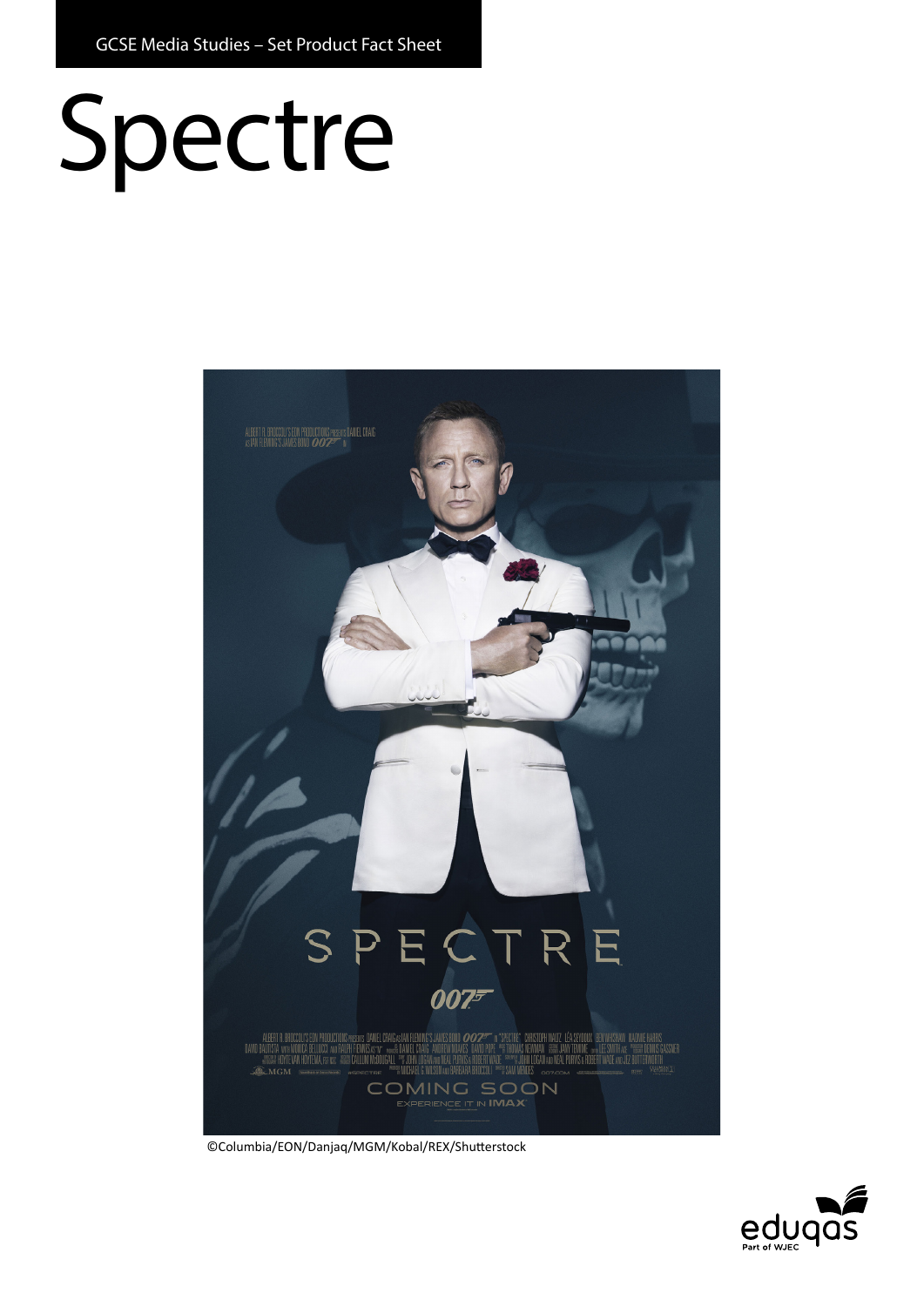# Spectre

# Component 1: Exploring the Media

#### Focus areas:

Media Language (poster) Representation (poster) Media Industries (cross-media study) Media Contexts (poster and cross-media study)

### PRODUCT CONTEXT

- *Spectre* is a James Bond film released on 26 October 2015, starring Daniel Craig as 007 in his fourth performance as the fictional MI6 agent.
- Based on a book by Ian Fleming, the film was produced by the British company Eon (Everything or Nothing) Productions and distributed by United Artists.
- The film was created with an estimated \$245 million budget making it the most expensive Bond film and one of the most expensive films ever made. It grossed over \$880 million at the worldwide box office.
- The poster was designed by Empire Designs, a British film promotion agency. The poster was released on 3 September 2015, as part of a wide global marketing campaign for the film.

#### PART 1: STARTING POINTS – Media language

#### Social and Cultural Context:

The masked man in the background is wearing a skeleton mask used to symbolise the Mexican festival of the **'Day of the Dead'**. The opening sequence to the film shows a 'Day of the Dead' parade in Mexico City, which isn't something that actually took place in real life. However, the interest in the film, and the government's determination to promote pre-Hispanic Mexican culture, meant that one year later the local authorities decided to organise such a parade (Dia de los Muertos) on October 29th 2016. It was a huge success and attended by 250,000 people.

The Tom Ford white tuxedo worn by Daniel Craig revived a fashion trend from the 1970s. Previous Bonds have worn a white tuxedo, and John Travolta famously sported one in the film *Saturday Night Fever* in 1977. It has been argued that Daniel Craig initiated a fashion trend, as many celebrities including David Beckham and Benedict Cumberbatch were photographed wearing a white tuxedo around the time of the release of *Spectre* publicity, underlining the cultural significance of the Bond franchise.

Consider the codes and conventions of media language and how elements of media language influence meaning:

- The central **image** is a **long shot** of James Bond, smartly dressed, arms folded, with the gun pointing to his left.. The dominance of his image suggests he is the film's **protagonist** and so probably a 'good guy'. According to Vladimir **Propp's** theory, he would be considered the '**hero'**.
- This is reinforced by the use of **colour** – Bond's white jacket connotes his heroic status, contrasting with the dark, shadowed antagonist in the background.
- Bond's **clothing** connotes business and professionalism and the gun, an **iconic** part of Bond's 'uniform', is a common **prop** used in the action/thriller **genre** and so audiences can expect violence, action and danger. The gun is casually pointed, connoting that Bond is never off duty, he is always alert and ready for action.
- The **tuxedo** is iconic of the Bond image, and the white tuxedo connotes luxury, wealth and sophistication, the 'high life' that off-duty Bond enjoys (linked to martinis, women, gambling etc.). The red carnation has connotations of romance and passion, but also of danger.
- By placing Bond in such a strong yet casual **pose**, the audience is reminded just how cool, calm and collected Bond is. He is a trained assassin and working for MI6; he is relaxed here, but in control, and we are reminded of his ability to keep his composure in any situation.
- Bond is **looking directly** at the audience, seemingly making eye contact. This is a common **convention** of film posters and helps to add to the more personal approach of this format. The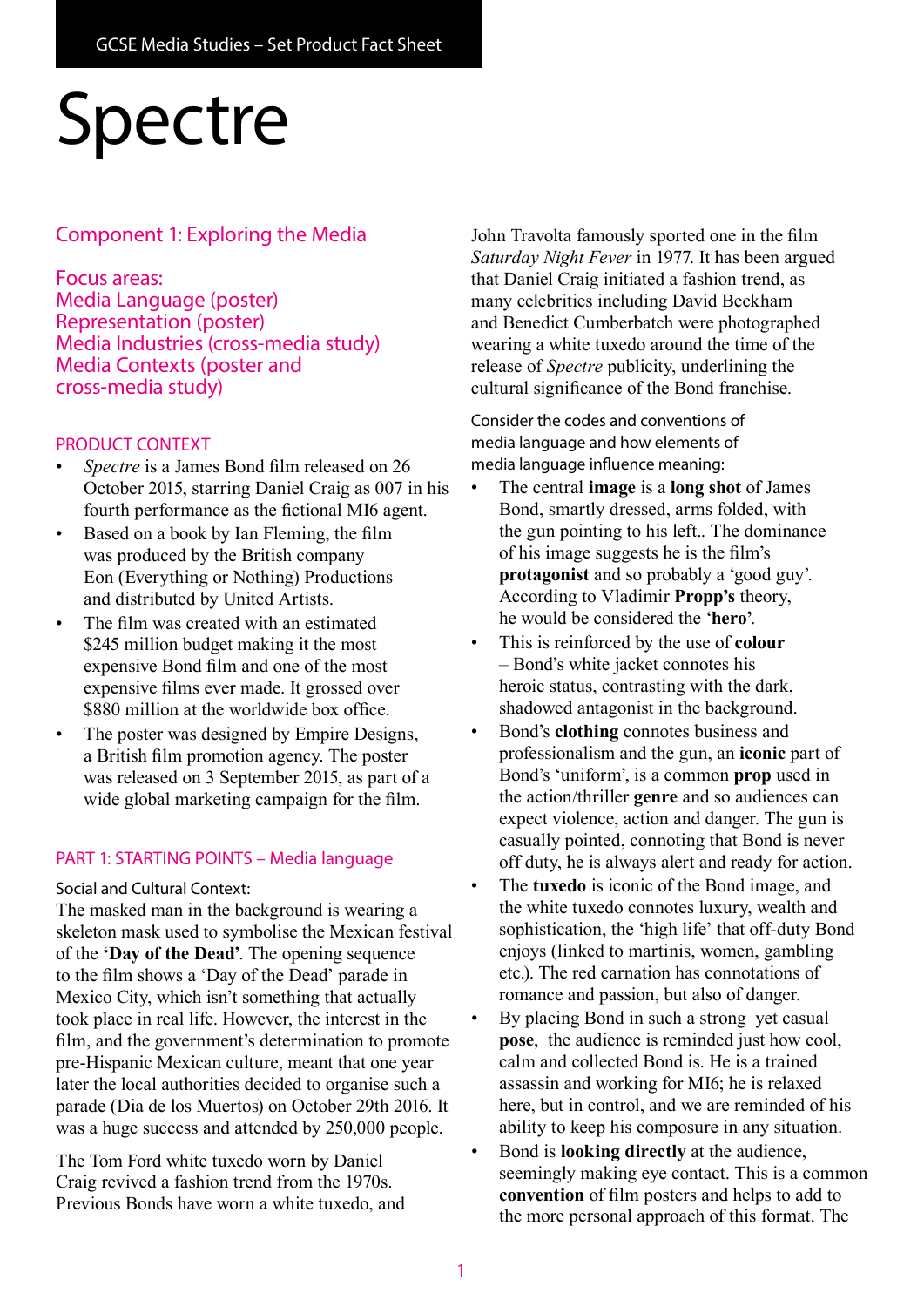intensity of his stare and the lack of a smile could suggest how seriously he expects to be taken.

- A common **convention** for film posters is to have the **actor's name**(s) placed quite prominently as another way to entice the audience. However, this poster doesn't do that - his name is in a very small font in the upper left corner of the poster. This may be because the producers are confident that the audiences will all recognise him and any text may detract from the visuals. Craig's name also appears alongside many other names 'Albert R. Broccoli's EON Productions presents Daniel Craig as Ian Fleming's James Bond', reflecting the many iconic figures involved in creating the franchise.
- At the bottom of the poster, the **title** of the film appears along with the iconic 007 **logo**. The gold font connotes luxury, wealth, aspiration and exclusivity; the capitalised title suggests power and strength. The title *SPECTRE* relates to the organisation that is in opposition to Bond in the narrative, but also connotes a 'ghost' from Bond's past.
- Beneath this is another typical convention of film posters, the credit block. This gives industry information such as other star's names, directors and producers, and is much smaller and tucked away so as not to divert the audience away from the main image or the rest of the poster.



**©**ullstein bild / getty images

Consider Intertextuality:

- The white tuxedo intertextually references earlier Bond films (previous Bonds, including Roger Moore, have worn the white tuxedo, however this poster specifically references Sean Connery in *Goldfinger)*, providing a sense of familiarity, nostalgia and pleasure to fans who recognise the link.
- Bond films have often deliberately referenced earlier films in the franchise, for example the 'Bond girl' emerging from the sea (Ursula Andress in *Dr No* and Halle Berry in *Die Another Day*). Daniel Craig also emerged from the sea in *Casino Royale,* his first outing as Bond, however it was denied that this was a reference to the earlier films.

Consider narrative:

- In the **background**, behind Bond, there is an image of a man wearing a skeleton **mask and bone design on his jacket**. The skeleton has connotations of death and danger and the mask is covering up someone's identity, someone who wishes to remain hidden, someone lurking in the shadows.
	- » It is quite easy to guess that this character would be **Propp's villain** and his mask that is reminiscent of such holidays as Halloween or Day of the Dead means he is Bond's **antagonist** and no doubt wants to kill him.
	- » This acts as an **enigma code** for the audience (could reference Roland Barthes) as we want to find out who this character is and why he wants Bond.
	- » The skeleton also references the title of the film, *Spectre,* connoting a ghostly, haunting presence from Bond's past.

#### PART 2: STARTING POINTS – Representation

Social and Cultural Context:

James Bond is an action hero who, since the 1960s, has been constructed to embody many masculine stereotypes of strength, independence, sexual prowess etc. The representation of women in the franchise has traditionally been similarly stereotypical: the 'Bond Girl' who is the beautiful 'love interest' for Bond (Propp's princess), insignificant to the narrative and ultimately disposable. The representation of gender in the Bond franchise has evolved over time - to an extent - to reflect the changing social context. It would be useful to consider the poster for *The Man With The*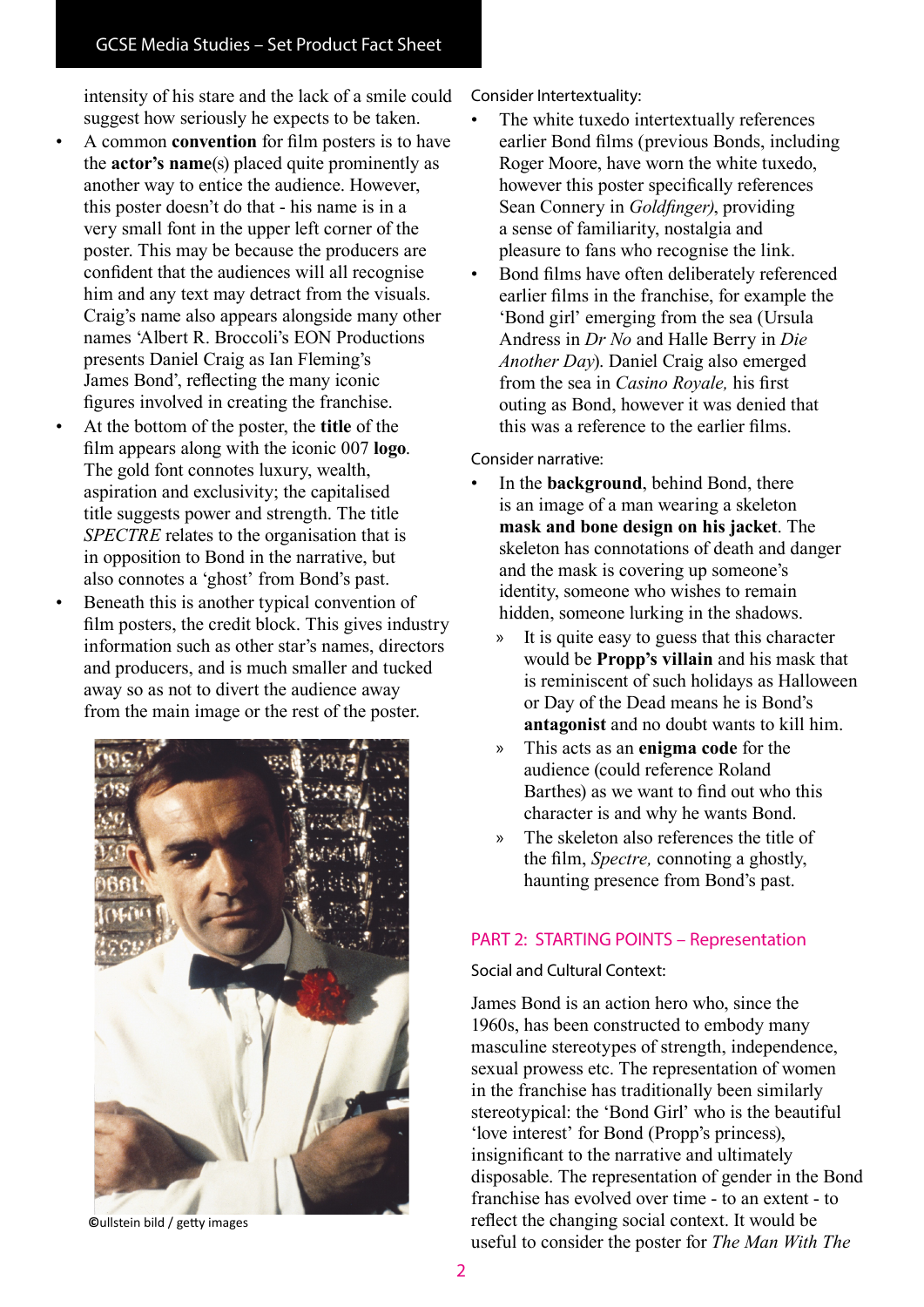*Golden Gun* here. Craig's Bond is not as sexist and overtly stereotypical as the earlier incarnations and reflects some contemporary notions of masculinity as his Bond is older, more thoughtful and shows signs of vulnerability. Interestingly, the poster does not reflect this development and represents Bond as the familiar action hero to 'sell' the film.

Consider representations of gender

- Bond provides an image of **masculinity** that connotes bravery, intelligence and strength:
	- » Bond's **posture** is strong and dominant, his arms are folded in a stereotypically masculine stance. This closed body language connotes his lack of emotion, his independence, and also his professional role as a rational, ruthless assassin.
	- » The use of the **key light** on Bond is stark and highlights his chiselled features, constructing a representation of tough, inscrutable masculinity**.**
	- » The **gun** suggests danger but his posture connotes confidence with a relaxed attitude toward such dangers.
	- » This '**hero'** archetype is typical of the action genre and audiences are led to believe, through this representation, that this is how a man should be.
- The **villain** in the background is also male, reflecting the male-dominated nature of the franchise – the main protagonist and antagonist who drive the narrative are both male.

Possible areas for further investigation: Feminist theoretical perspectives

The absence of female characters on this poster reflects a **feminist perspective**, as women are still under-represented within action film franchises. There are stronger female characters in *Spectre*, however this poster does not feature them and so we can infer that much of the marketing prioritises Bond as an iconic figure who will appeal to audiences.

## PART 3: STARTING POINTS – Industry

#### Historical Context

Hollywood is the oldest **film industry** in the world, originating in the 1890s. The first motion pictures were less than a minute long, due to the limitations of technology, and sound was not introduced into films until 1927. **Hollywood** is considered the 'film factory' of the world and exports its products to most countries.

Consider the nature of media production, including by large organisations, who own the products they produce, and by individuals and groups:

- Film production consists of five major stages: development, pre-production, production, post-production and distribution.
	- » **Development** ideas are created, if necessary rights are bought, screenplay is written and financing is sought.
	- » **Pre-Production**  Cast and film crew are found, locations chosen and sets are built.
	- » **Production** The film is shot
	- » **Post-production** The recorded film is edited. Crew work on the sound, images and visual effects
	- » **Distribution** Finished film is distributed. It is screened at the cinema and released for home viewing.

While the poster above is set for Section A, and does not need to be analysed textually for Section B, it can be used as a starting point for exploring the industry issues:

Company names: MGM, EON, Columbia, Sony can be researched in terms of production and distribution, ownership issues, including conglomerates.

Names of actors – exploration of previous roles, 'star' appeal.

Director, writers, other crew e.g. DOP, Costume Designer – exploration of these roles and their importance in the production process.

IMAX – role of technology in exhibition/ circulation of products.

Hashtag, website – role of new technology and social media in marketing film products.

Soundtrack on Decca Records – synergy and convergence of different platforms to promote the film.

Consider the effect of ownership and control of media organisations, including conglomerate ownership, diversification and vertical integration:

• The James Bond series is **produced** by Eon productions, a British film production company based in London, Sony Pictures and MGM. The video rights of all of Eon's films are owned by MGM Home Entertainment and are controlled by MGM's **distributor** 20th Century Fox Home Entertainment.